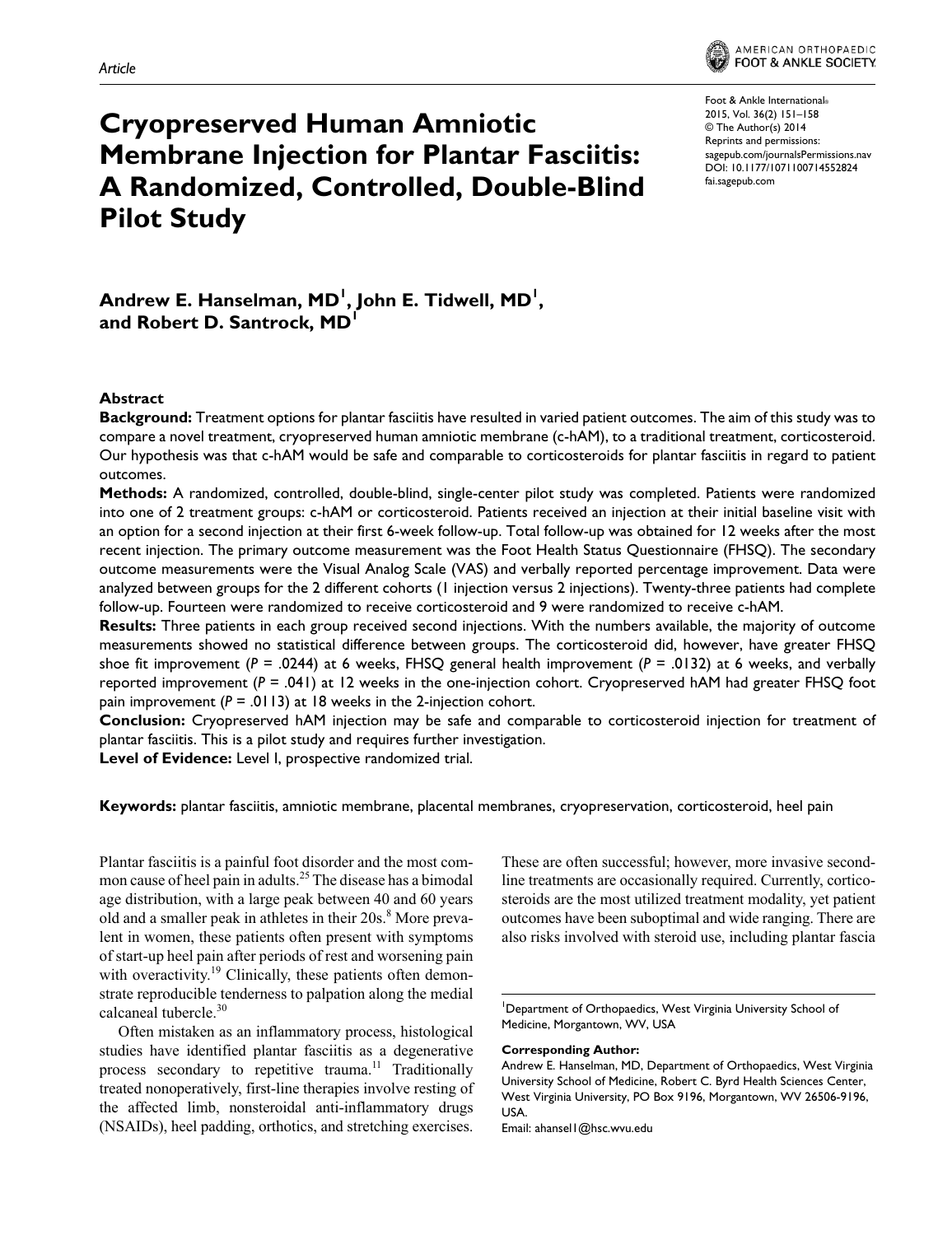rupture.<sup>2,4,25</sup> As a result, new treatment options are continually being investigated.

Fetal tissues, consisting of the amniotic membrane, chorionic membrane, and umbilical cord, are well known for their healing characteristics and are a potential therapeutic modality for plantar fasciitis. Secondary to numerous growth factors, cytokines, and matrix components, these tissues promote healing differently than normal adult tissues. They emphasize the regenerative stages, while limiting inflammation and scarring.<sup>1,13,22,24,27,31</sup> As a result, fetal tissues have been used since the early 20th century as treatments for chronic wounds and burns.<sup>5,28</sup> Since then, newer methods of preparation and storage have expanded its use into numerous operative fields.<sup>3,6,14,16,17,31-33</sup>

With invasive treatment options for plantar fasciitis resulting in subpar outcomes, the aim of this pilot study was to investigate this novel treatment in comparison to the most established treatment method, corticosteroid injection. We specifically wanted to evaluate its short-term safety and effect on patient outcomes. After a thorough literature search, only 1 other study was found that evaluated the effects of placental membranes for plantar fasciitis, which showed promising results compared to a saline placebo.<sup>35</sup> Our hypothesis was that the use of cryopreserved human amniotic membrane (c-hAM) for plantar fasciitis would be safe and comparable in symptom improvement to traditional corticosteroids.

# **Methods**

#### *Design*

We conducted a double-blind randomized controlled study comparing plantar fasciitis symptoms in patients that received either traditional corticosteroid (Depo Medrol, Pfizer, New York, NY) or c-hAM (AM3, now known as Clarix® FLO, Amniox Medical, Atlanta, GA). The study was conducted at a single center by a board certified orthopaedic surgeon, fellowship trained in foot and ankle surgery. Institutional review board (IRB) approval was obtained prior to initiation of the study.

# *Study Population*

The study population consisted of male and female participants recruited for heel pain through institutional and community advertising. Advertisement funding was provided by a research grant from the study drug company. Inclusion criteria were patients 18 to 65 years old, clinical diagnosis of plantar fasciitis, symptoms present for a minimum of 3 months but less than 1 year, and without coexisting foot or ankle pathology. Exclusion criteria were ages younger than 18 years old or older than 65, previous plantar fasciitis injections, symptoms present for less than 3 months or greater than 1 year, previous physician intervention within the past 3 months for plantar fasciitis, previous foot surgery or injury, lower extremity neuropathy, known allergy to corticosteroids, allergy to Ciprofloxacin or Amphotericin B, nonambulatory status, currently pregnant or breastfeeding, pregnant within the past 6 months, or unwilling to receive human tissue injection. No exclusions were based on race or gender.

### *Enrollment and Demographics*

A sample size of 50 patients was chosen based on the average number of plantar fascia patients seen in our primary investigator's clinic over a 6-month period. Due to unexpected circumstances mentioned in the limitations section, we were able to enroll only 24 patients. One hundred thirteen patients responded to the advertising for heel pain and underwent initial telephone screening. Twenty-six patients were then evaluated in clinic by the primary investigator. Two patients did not have a diagnosis of plantar fasciitis and were considered ineligible for the study. Of the 24 patients consented and enrolled in the study, 96% (23/24) completed the required 12 weeks of follow-up and were included in the final data analysis. One subject was lost to follow-up. In all, 30% (7/23) were male and 70% (16/23) were female. The average age was 51 years old (range, 32-65). Fourteen patients were randomized to receive the corticosteroid injection (control group), 9 patients to receive the c-hAM injection (study group).

#### *Evaluation and Randomization*

Respondents to the advertising underwent an initial telephone screening based on inclusion and exclusion criteria. Patients with potential eligibility were then scheduled in clinic and evaluated by the primary investigator for plantar fasciitis through history and physical examination. Patients considered qualified for participation were consented using IRB-approved documentation and randomized into 1 of 2 groups: (1) control group—corticosteroid (1 mL of 40 mg/ mL Depo Medrol, 4 mL bupivacaine 0.5%); (2) study group—c-hAM (1 mL AM3 [now Clarix FLO], 4 mL bupivacaine 0.5%).

#### *Treatment*

Preparation of both the control and study drugs was completed by our institution's investigational pharmacy department. The syringe barrel was covered and its contents blinded to both the investigators and the patients. All injections were performed by the primary investigator. Patients were placed in a supine position and the skin over the medial heel on the plantar aspect of the study foot was prepped with betadine. A sterile 25-gauge needle was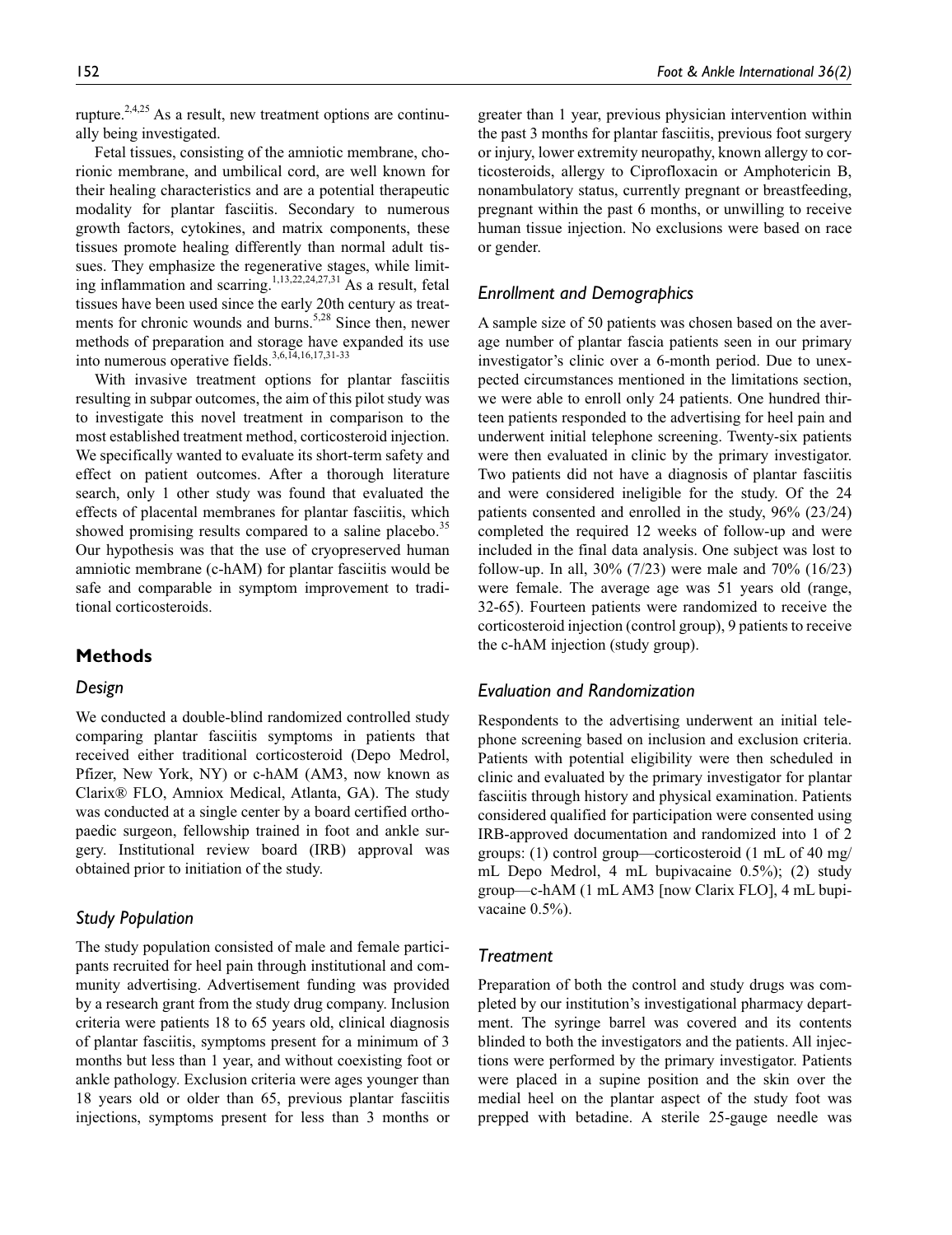|                    | Foot<br>Pain | Foot<br><b>Function</b> | General Foot<br>Health | Shoe Fit | General<br>Health | Physical<br><b>Activity</b> | Social<br>Capacity | Vigor |
|--------------------|--------------|-------------------------|------------------------|----------|-------------------|-----------------------------|--------------------|-------|
| 6 weeks (c-hAM)    | 21.6         | 17.7                    | 12.5                   | $-2.1$   | $-13.3$           | 21.3                        | 8.3                | 4.2   |
| 6 weeks (steroid)  | 42.7         | 31.8                    | 23.5                   | 39.1     | 5.5               | 21.7                        | 6.8                | 6.8   |
| 12 weeks (c-hAM)   | 19.3         | 25.0                    | 13.9                   | 14.6     | 6.7               | 15.7                        | 6.3                | 18.8  |
| 12 weeks (steroid) | 36.6         | 30.7                    | 22.7                   | 3 I . I  | 3.6               | 19.7                        | 10.2               | 9.7   |

**Table 1.** Average FHSQ Score Change Compared to Baseline for 1-Injection Cohort.

Higher score indicates improving symptoms.

inserted perpendicular to the skin surface and directed toward the medial calcaneal tuberosity down to the level of the periosteum. Approximately half of the syringe contents  $(-2.5$  mL) was injected. The syringe was then withdrawn to immediately below the skin surface and redirected toward the midline of the foot. During this redirection, the tip of the needle was "dragged across" the fascia in an attempt to promote healing factors by causing minor insult to the fascia. At this point, the remaining contents of the syringe were injected  $(\sim 2.5 \text{ mL})$ . Upon completion of the procedure, patients were given written instructions, along with in-person demonstration, for plantar fascia and calf stretching exercises. They were instructed to perform these exercises a minimum of 5 times per day. Patients were not given any weight-bearing or activity restrictions; patients were also not given any braces or orthotics. This protocol was designed to represent the primary investigator's standard treatment for plantar fasciitis.

### *Follow-Up*

Following their baseline visit, patients were first reevaluated at 6 weeks. At that time, they were given the option of receiving a second injection at their own discretion. If they declined a second injection, they were reevaluated again in another 6 weeks resulting in 3 total clinic visits: initial visit (injection), 6-week follow-up, and 12-week follow-up. If patients chose to receive a second injection, they underwent the procedure as described above with the same drug that corresponded to their initial injection which was again blinded to both the investigator and the patient. The patient was reevaluated in another 6 and 12 weeks resulting in 4 total clinic visits: initial visit (injection), 6-week follow-up (second injection), 12-week follow-up, and 18-week follow-up. With both schedules, patients had 12 weeks of follow-up from their most recent injection. This protocol, with the option of a second injection, was again designed to represent the primary investigator's standard treatment for plantar fasciitis.

#### *Outcome Measurements*

The primary outcome measurement at each visit, starting with the initial visit, was the Foot Health Status Questionnaire (FHSQ). The FHSQ is a validated measurement of foot

health and impact on quality of life that is divided into 4 foot-related subscales (foot pain, foot function, footwear, general foot health) and 4 overall health subscales (general health, physical activity, social capacity, vigor). Scores in each category are based on a scale from 0 to 100, with higher scores representing better foot health and quality of life.<sup>26</sup> Secondary outcome measurements included the Visual Analog Scale (VAS) and the patient's verbally reported percentage improvement. The VAS is a measurement of pain intensity on a continuous scale from 0 to 100, with lower scores representing less pain symptoms.<sup>9</sup> The patient's verbal percentage improvement was documented at each visit with 0% representing no resolution of symptoms and 100% representing complete resolution of symptoms.

# *Data Collection*

Patient enrollment occurred from August 2013 to January 2014. The data collection period ended in April 2014. FHSQ scores were calculated using the Foot Health Status Questionnaire Data Collection Program Version 1.03.

#### *Statistical Methods*

Comparisons between the control and study groups were performed separately for the 1-injection and 2-injection cohorts using Student's *t* test. *P* values less than .05 were considered to be significant.

## **Results**

Three patients in the control group and 3 patients in the study group received second injections. Results were analyzed between the 2 cohorts, 1 injection versus 2 injections.

#### *Foot Health Status Questionnaire*

An FHSQ score was obtained from each patient at baseline and at each follow-up visit (Tables 1 and 2). In the 1-injection group, shoe fit at 6 weeks  $(P = .0244)$  and general health at 6 weeks  $(P = .0132)$  were statistically greater in the control (steroid) group. In the 2-injection group, foot pain score at 18 weeks ( $P = .0113$ ) was statistically greater in the study (c-hAM) group, indicating an improvement in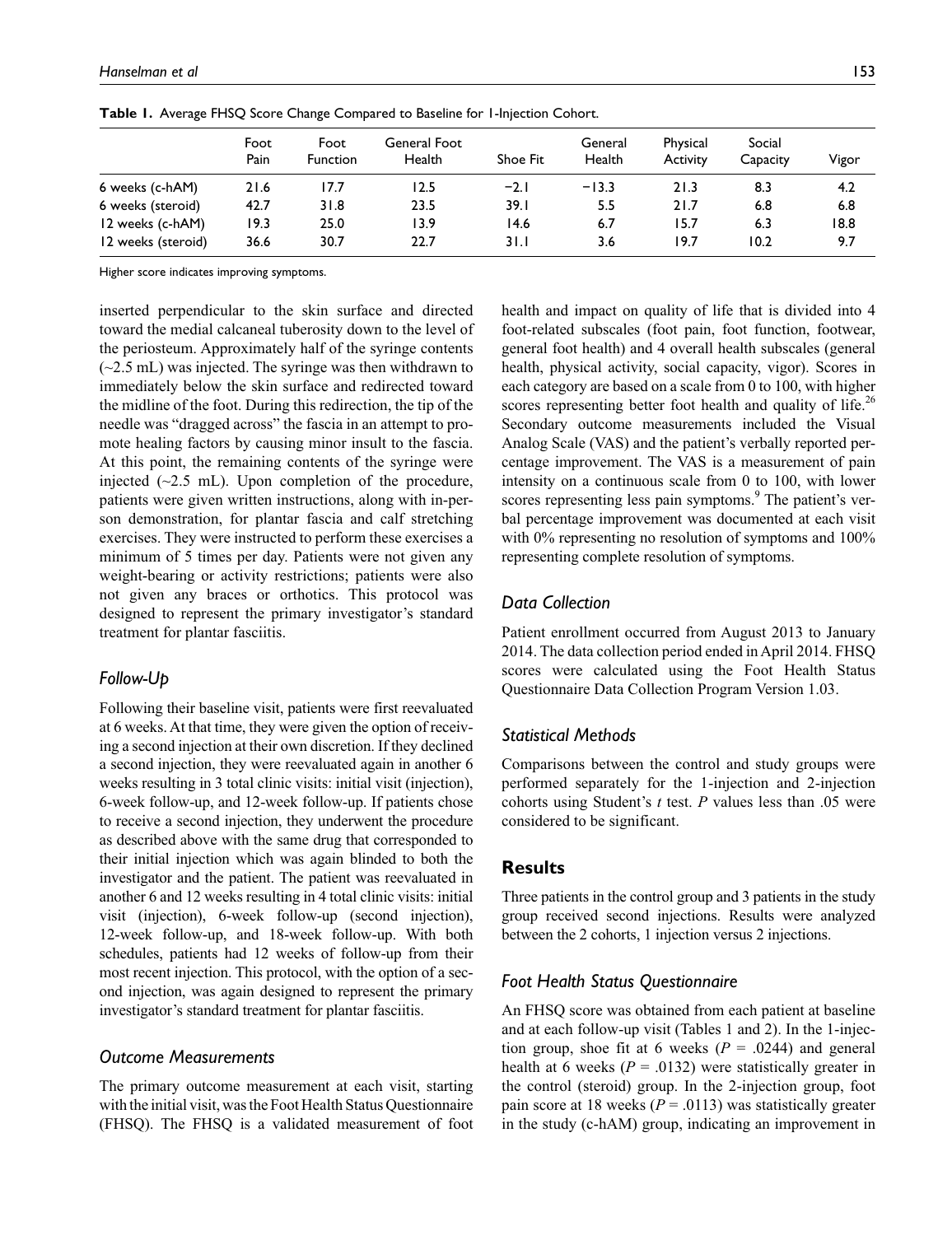|                    | Foot Pain | Foot<br><b>Function</b> | General Foot<br>Health | Shoe Fit | General<br>Health | Physical<br>Activity | Social<br>Capacity | Vigor  |
|--------------------|-----------|-------------------------|------------------------|----------|-------------------|----------------------|--------------------|--------|
| 6 weeks (c-hAM)    | 18.8      | $-2.1$                  | $-11.1$                | $-20.0$  | $-3.3$            | 5.6                  | $-20.8$            | $-2.1$ |
| 6 weeks (steroid)  | 24.6      | 8.3                     | 33.3                   | 20.0     | $-3.3$            | 14.8                 | 0.0                | $-8.3$ |
| 12 weeks (c-hAM)   | 56.9      | 27.1                    | 19.4                   | 5.8      | $-3.3$            | 33.3                 | 0.0                | 10.4   |
| 12 weeks (steroid) | 45.8      | 29.2                    | 13.9                   | 47.5     | 0.0               | 27.8                 | 8.3                | 2.1    |
| 18 weeks (c-hAM)   | 66.3      | 31.3                    | 33.3                   | 27.5     | 3.3               | 33.3                 | $-16.7$            | 14.6   |
| 18 weeks (steroid) | 32.5      | 33.3                    | 5.6                    | 52.5     | $-6.7$            | 31.5                 | 8.3                | 12.5   |

**Table 2.** Average FHSQ Score Change Compared to Baseline for 2-Injection Cohort.

Higher score indicates improving symptoms.



**Figure 1.** Foot Health Status Questionnaire score comparison (foot pain and foot function).

foot pain. All other variables resulted in no significant difference. There also appeared to be a dose-dependent effect among the c-hAM study group in regard to foot pain and foot function (Figure 1).

## *Visual Analog Scale Score*

A VAS score was obtained from each patient at baseline and at each follow-up visit (Table 3). There was no significant difference between the control and study groups. There also appeared to be a dose-dependent effect in the c-hAM study group (Figure 2).

# *Patient-Reported Outcomes*

Self-reported patient percentage improvement was documented at each follow-up visit (Table 4). Verbal percentage improvement at 12 weeks  $(P = .041)$  was statistically greater in the 1-injection steroid group. All other variables resulted

|  | Table 3. Average VAS Score Change Compared to Baseline. |  |  |
|--|---------------------------------------------------------|--|--|
|  |                                                         |  |  |

|                    | VAS (1 Injection) | VAS (2 Injections) |
|--------------------|-------------------|--------------------|
| 6 weeks (c-hAM)    | $-13.0$           | $-6.3$             |
| 6 weeks (steroid)  | $-15.3$           | $-14.5$            |
| 12 weeks (c-hAM)   | $-17.8$           | $-29.7$            |
| 12 weeks (steroid) | $-12.6$           | $-28.0$            |
| 18 weeks (c-hAM)   | n/a               | $-37.3$            |
| 18 weeks (steroid) | n/a               | $-25.7$            |
|                    |                   |                    |

Lower score indicates improving symptoms.

in no significant difference. There also appeared to be a dose-dependent effect among the c-hAM study group (Figure 3).

## *Complications*

There were no adverse side effects experienced.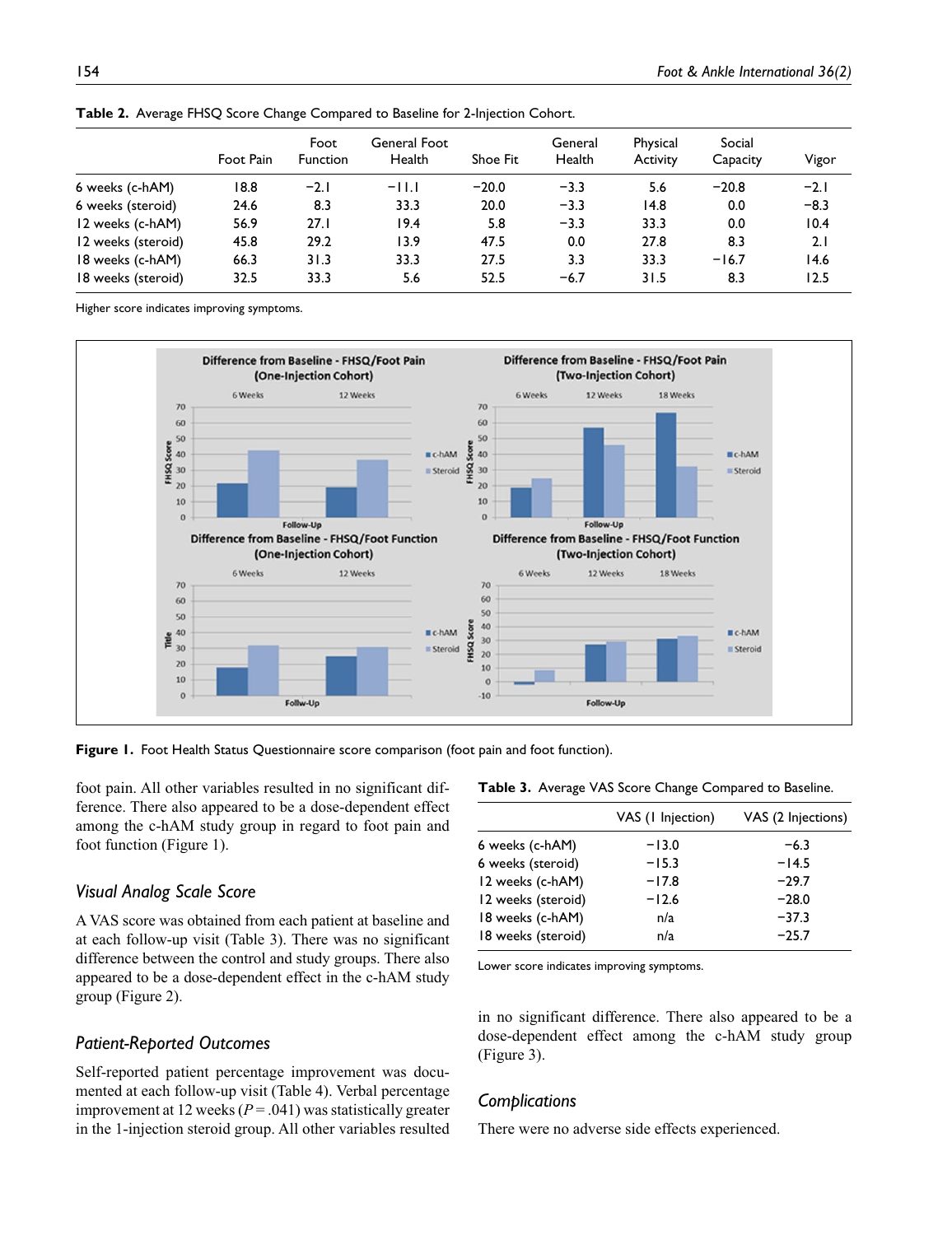

**Figure 2.** Visual Analog Scale score.

**Table 4.** Average Verbal Percentage Improvement Compared to Baseline for 2-Injection Cohort.

|                    | % Improvement<br>(1 Injection) | % Improvement<br>(2 Injections) |
|--------------------|--------------------------------|---------------------------------|
| 6 weeks (c-hAM)    | 65.0                           | 8.33                            |
| 6 weeks (steroid)  | 81.8                           | 68.3                            |
| 12 weeks (c-hAM)   | 60.8                           | 90.0                            |
| 12 weeks (steroid) | 87.7                           | 89.7                            |
| 18 weeks (c-hAM)   | n/a                            | 98.3                            |
| 18 weeks (steroid) | n/a                            | 75.0                            |

Higher score indicates improving symptoms.

## **Discussion**

To our knowledge, this is the first study in the orthopaedic literature to investigate fetal tissue use for plantar fasciitis in comparison with corticosteroids. This initial pilot study demonstrated that c-hAM may be a safe treatment option, as none of the patients reported any adverse events related to the product. It also showed that c-hAM treatment may be, at least, comparable to corticosteroid. In regard to the 1-injection cohort, the study group showed no significant difference compared to the 1-injection control group for our 3 most relevant outcomes: FHSQ (foot pain), FHSQ (general foot health), and VAS. We do acknowledge, however, that some of these variables showed greater improvement with corticosteroid use that would require more analysis with larger clinical trials. For the 2-injection cohort, there was a statistically significant improvement in the study group compared to the control group for FHSQ (foot pain). This cohort also demonstrated a dose-dependent response, along with the corticosteroid group, that would again need to be analyzed with future studies. Even though the numbers in our study may have been small, it is important for 2 main reasons. First, it shows that a humanderived tissue was safe and at least comparable to corticosteroids, which is not a benign treatment. Second, it establishes a foundation for future clinical trials, especially

on the dose-dependent effect of placental tissues after receiving a second injection.

A thorough review of the literature revealed only 1 previous study investigating placental membrane use for plantar fasciitis. Zelen et al conducted a prospective, randomized study evaluating different concentrations of micronized dehydrated human amniotic/chorionic membrane injection to a saline placebo.<sup>35</sup> Their study included 45 patients with 8 weeks of follow-up. Results showed statistically significant improvement in patient outcomes among the study group, specifically in regard to American Orthopaedic Foot and Ankle Society hindfoot scores. Although our control groups were different, Zelen et al's investigation provided initial data showing a benefit to using placental membrane tissue for plantar fasciitis.

The amniotic membrane (AM), along with the chorionic membrane and umbilical cord, forms the fetal membranes. Transplantation of these tissues in previous studies have resembled the scarless fetal wound healing seen after intrauterine procedures. $1,31$  They contain numerous growth factors and a natural scaffolding ability that promotes healing differently than normal adult tissue. These growth factors, epithelial growth factor, transforming growth factor alpha (TGFα), keratinocyte growth factor, hepatocyte growth factor, and basic fibroblast growth factor, shift the focus away from the initial inflammatory stage and late scarring stage, while emphasizing the middle reparative stage.<sup>13</sup> This unique quality allows AM to suppress inflammation and limit the formation of scar tissue. Although studies have shown that plantar fasciitis is not an inflammatory process, it does have a major degenerative component that would benefit from the increased emphasis on reparative healing. Several different mechanisms for these actions have been proposed, including the down-regulation of the TGF-beta pathway and apoptosis of polymorphonuclear cells, macrophages, and other important components of the innate immune system.<sup>13,22,31</sup> Other unique properties of fetal tissues are their epithelialization promotion, antimicrobial, and antipain characteristics.<sup>24,27,31</sup>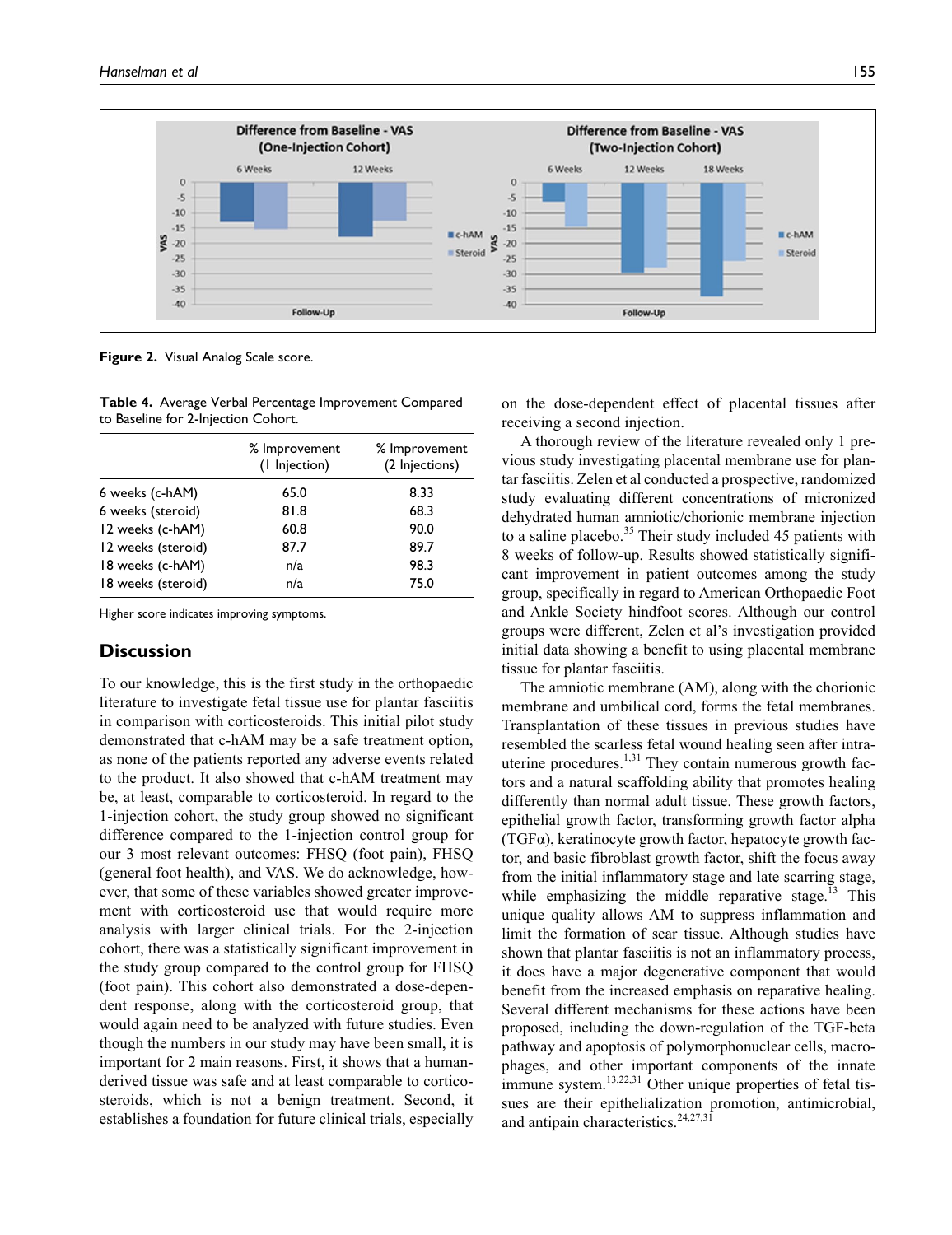

**Figure 3.** Verbal percentage improvement.

AM tissue has been utilized since the early 1900s, specifically for burns and chronic wounds.<sup>5,28</sup> Since then, its utilization has expanded into several operative fields, including obstetrics and gynecology, general surgery, plastic surgery, neurosurgery, and urology.3,14,16,32,33 Perhaps the most well-known application, however, has been in the field of ophthalmology, where it has been used for almost 20 years, particularly with soft tissue corneal reconstruction.<sup>6,17,31</sup> In 2001, it was approved by the Food and Drug Administration (FDA) for ocular surface reconstruction and was subsequently approved as a standard operative procedure by Medicare in 2004.<sup>31</sup>

Originally used in its natural form immediately after birth, newer methods of sterilization, preparation, and storage of the placental membranes have been developed to allow for broader clinical use.<sup>7,12</sup> These tissues are obtained electively from donor mothers after healthy Cesarean sections, undergo testing regulated by the FDA and American Association of Tissue Banks, and are known for their low immunogenicity. Several different preparation and storage methods may be utilized; however, the particular formulation used in this study underwent cryopreservation through a CRYOTEK™ process (Amniox Medical, Atlanta, GA). This process involves the freezing of the donor tissues while maintaining hydration to preserve the innate biological potential of the membrane. Other methods of preparation and storage are available through different manufacturers; however, most current methods are FDA-approved and provide for easy application in different operative settings.

With these improved methods of utilization over the past decade, fetal tissues are also starting to find their way into the orthopaedic community. Numerous preclinical and small clinical trials have evaluated their application for tendonitis, tendon repair, adhesion prevention, nerve repair, postoperative wounds, osteoarthritis, and spinal procedures.<sup>10,18,20,21,23,29</sup> They are also being used for several foot and ankle applications, such as diabetic foot ulcerations and other types of chronic wounds.<sup>15,34,36</sup>

Although this study was randomized, controlled, and double-blind, there are several limitations that need to be addressed. First, the sample size was lower than initially intended. We planned to enroll 50 patients based on the number of patients seen in our primary investigator's clinic over a 6-month period; however, a change in treatment drug formulation by the manufacturer occurred during the course of the study. This formula is no longer available through the manufacturer. Although the new formulation is reported to contain enhanced growth factors with improved healing potential, we decided that the validity of the study could not be maintained with use of 2 different formulations. As a result, this study will be used as the foundation for a larger clinical trial. Second, patients were recruited through community and institutional advertising, which creates the potential for a bias based on the fact that they were willingly involved in a clinical trial. The patients in this study were seeking treatment for their heel pain and, therefore, the compliance rate was high at 96% (23/24 patients), which may not be representative of the general population. Third, the follow-up for this study was 12 weeks from the most recent injection, which may be considered short term for other types of foot and ankle pathologies. However, this schedule is consistent with normal treatment standards for plantar fasciitis. This disease process tends to resolve with appropriate treatment within this time period. If patients' symptoms improve, longer follow-up may lead to loss of compliance. Finally, the increased cost of the study drug compared to the traditional corticosteroid injection should be noted. The list price for the study drug is \$1400. Although these costs vary based on several different factors, the study drug is comparable in price to platelet-rich plasma (PRP), while remaining less costly than other available treatments, such as shockwave therapy and operative intervention.

# **Conclusion**

In summary, this study compared c-hAM to corticosteroid for treatment of plantar fasciitis and showed that it was safe to use and may be comparable to corticosteroids. To our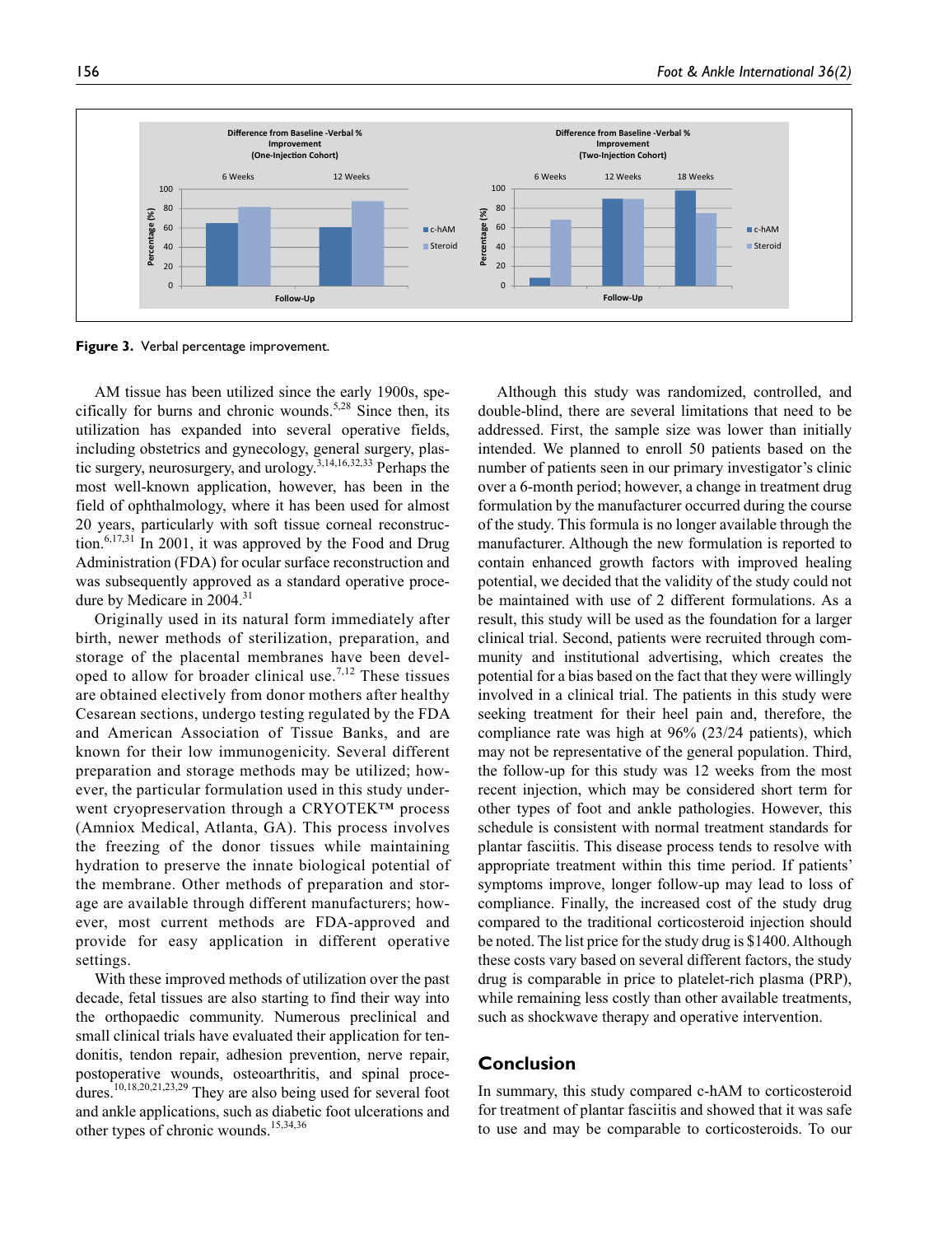knowledge, this is the first study in the orthopaedic literature that compares this novel treatment to the traditional treatment. This pilot study, along with the study by Zelen et al, provides evidence that human-derived tissues, such as placental membranes, may be a safe and effective treatment method for a pathological process, such as plantar fasciitis. The data obtained in this pilot study will be used for development of future clinical trials.

#### **Editor's Note**

Both reviewers felt that the novelty of this treatment warranted publication. However, with the short follow-up period, it really shows only that it was safe in the short term and about equally effective to a corticosteroid injection. While corticosteroid injections have potential side effects, the high cost of this new agent needs to be kept in mind when deciding whether to utilize it. Clearly, longer term studies are needed to assess the results of this treatment.

#### **Authors' Note**

The views expressed in this submission are the authors' own and not a representation of the institution.

#### **Declaration of Conflicting Interests**

The author(s) declared no potential conflicts of interest with respect to the research, authorship, and/or publication of this article.

#### **Funding**

The author(s) declared the following financial support for the research, authorship, and/or publication of this article: Amniox Medical Inc (Atlanta, GA).

#### **References**

- 1. Adzick NS, Lorenz HP. Cells, matrix, growth factors, and the surgeon. The biology of scarless fetal wound repair. *Ann Surg*. 1994;220(1):10-18.
- 2. Babcock MS, Foster L, Pasquina P, Jabbari B. Treatment of pain attributed to plantar fasciitis with botulinum toxin a: a short-term, randomized, placebo-controlled, double-blind study. *Am J Phys Med Rehabil*. 2005;84(9):649-654.
- 3. Chou CT, Lee C, Hwang JL. Amniotic membrane used for vulvar adhesion treatment. *Arch Gynecol Obstet*. 2001;265(4):223-224.
- 4. Cutts S, Obi N, Pasapula C, Chan W. Plantar fasciitis. *Ann R Coll Surg Engl*. 2012;94(8):539-542. doi:10.1308/0035884 12X13171221592456.
- 5. Davis JW. Skin transplantation with a review of 550 cases at the Johns Hopkins Hospital. *Johns Hopkins Med J*. 1910;15.
- 6. Dua HS, Gomes JA, King AJ, Maharajan VS. The amniotic membrane in ophthalmology. *Surv Ophthalmol*. 2004;49(1):51-77.
- 7. Fetterolf DE. Scientific and clinical support for the use of dehydrated amniotic membrane in wound management. *Wounds*. 2012;24:299-307.
- 8. Glazer JL. An approach to the diagnosis and treatment of plantar fasciitis. *Phys Sportsmed*. 2009;37(2):74-79. doi:10.3810/ psm.2009.06.1712.
- 9. Hawker GA, Mian S, Kendzerska T, French M. Measures of adult pain: Visual Analog Scale for Pain (VAS Pain), Numeric Rating Scale for Pain (NRS Pain), McGill Pain Questionnaire (MPQ), Short-Form McGill Pain Questionnaire (SF-MPQ), Chronic Pain Grade Scale (CPGS), Short Form-36 Bodily Pain Scale (SF-36 BPS), and Measure of Intermittent and Constant Osteoarthritis Pain (ICOAP). *Arthritis Care Res*. 2011;63:240-252. doi:10.1002/acr.20543.
- 10. He Q, Li Q, Chen B, Wang Z. Repair of flexor tendon defects of rabbit with tissue engineering method. *Chin J Traumatol*. 2002;5(4):200-208.
- 11. Jarde O, Diebold P, Havet E, Boulu G, Vernois J. Degenerative lesions of the plantar fascia: surgical treatment by fasciectomy and excision of the heel spur. A report on 38 cases. *Acta Orthop Belg*. 2003;69(3):267-274.
- 12. John T. Human amniotic membrane transplantation: past, present, and future. *Ophthalmol Clin North Am*. 2003;16(1):43-65.
- 13. Koizumi NJ, Inatomi TJ, Sotozono CJ, et al. Growth factor mRNA and protein in preserved human amniotic membrane. *Curr Eye Res*. 2000;20(3):173-177.
- 14. Koziak A, Salagierski M, Marcheluk A, Szczesniewski R, Sosnowski M. Early experience in reconstruction of long ureteral strictures with allogenic amniotic membrane. *Int J Urol*. 2007;14(7):607-610.
- 15. Letendre S, LaPorta G, O'Donnell E, Dempsey J, Leonard K. Pilot trial of biovance collagen-based wound covering for diabetic ulcers. *Adv Skin Wound Care*. 2001;22(4):161-166. doi:10.1097/01.ASW.0000305463.32800.32.
- 16. Lin YH, Hwang JL, Huang LW, Chou CT. Amniotic membrane grafting to treat refractory labial adhesions postpartum. A case report. *J Reprod Med*. 2002;47(3):235-237.
- 17. Liu J, Sheha H, Fu Y, Liang L, Tseng SC. Update on amniotic membrane transplantation. *Expert Rev Ophthalmol*. 2010;5(5):645-661.
- 18. Meng H, Li M, You F, Du J, Luo Z. Assessment of processed human amniotic membrane as a protective barrier in rat model of sciatic nerve injury. *Neurosci Lett*. 2011;496(1):48-53. doi:10.1016/j.neulet.2011.03.090.
- 19. Neufeld SK, Cerrato R. Plantar fasciitis: evaluation and treatment. *J Am Acad Orthop Surg*. 2008;16(6):338-46.
- 20. Ozboluk S, Ozkan Y, Ozturk A, et al. The effects of human amniotic membrane and periosteal autograft on tendon healing: experimental study in rabbits. *J Hand Surg Eur*. 2010;35(4):262-268. doi:10.1177/1753193409337961.
- 21. Ozgenel GY, Filiz G. Effects of human amniotic fluid on peripheral nerve scarring and regeneration in rats. *J Neurosurg*. 2003;98(2):371-377.
- 22. Park CY, Kohanim S, Zhu L, Gehlbach PL, Chuck RS. Immunosuppressive property of dried human amniotic membrane. *Ophthalmic Res*. 2009;41(2):112-113. doi:10.1159/000187629.
- 23. Philip J, Hackl F, Canseco JA, et al. Amnion-derived multipotent progenitor cells improve Achilles tendon repair in rats. *Eplasty*. 2013;13:e31.
- 24. Riau AK, Beuerman RW, Lim LS, Mehta JS. Preservation, sterilization and de-epithelialization of human amniotic